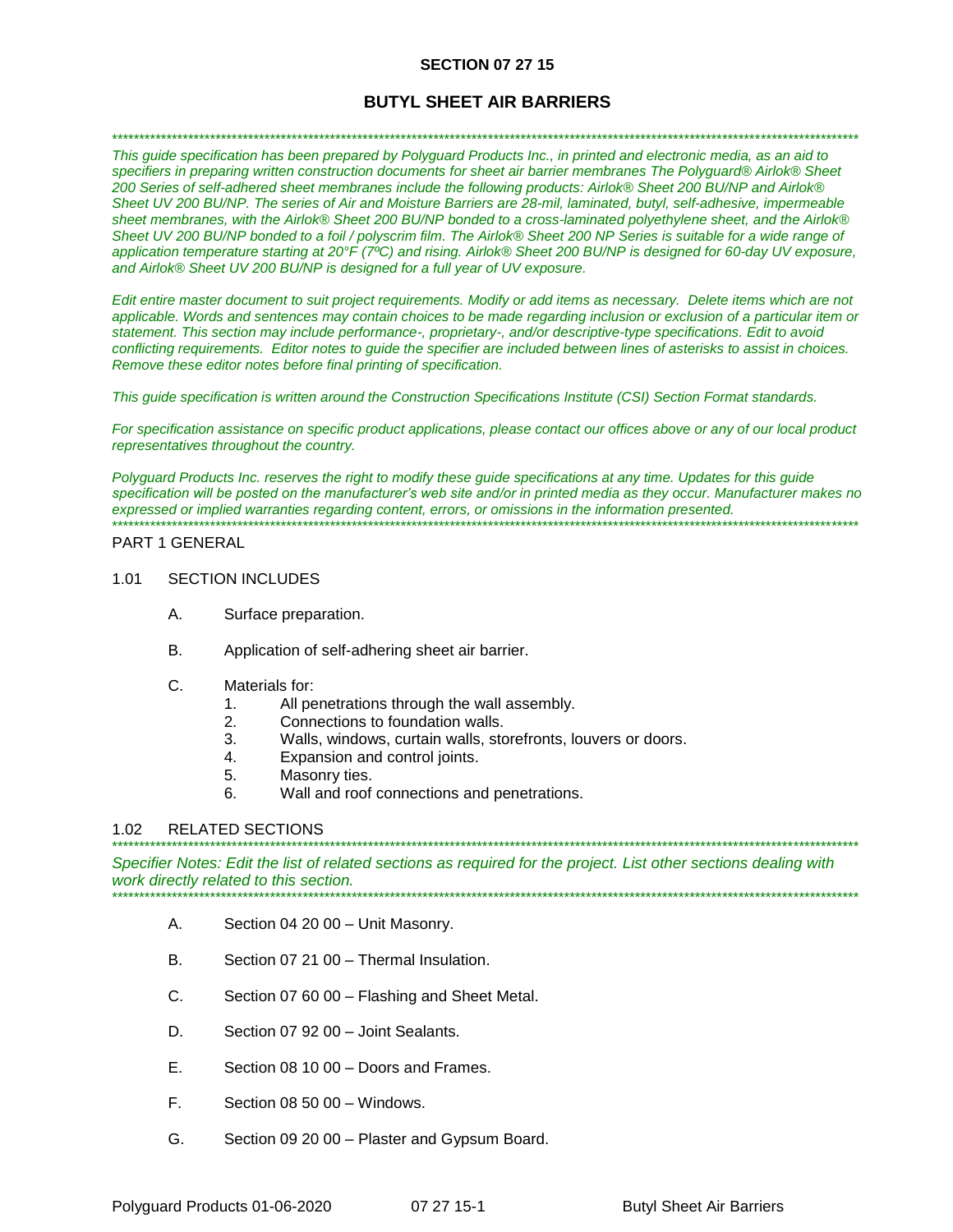#### 1.03 REFERENCES

- A. AATCC 127-08 Standard Test Method for Water Resistance: Hydrostatic Pressure.
- B. ASTM D 412 Standard Test Methods for Vulcanized Rubber and Thermoplastic Elastomers-Tension.
- C. ASTM D 882 Standard Test Method for Tensile Properties of Thin Plastic Sheeting.
- D. ASTM D 903 Standard Test Method for Peel or Stripping Strength of Adhesive Bonds.
- E. ASTM D 1000 Standard Test Methods for Pressure-Sensitive, Adhesive-Coated Tapes used for Electrical and Electronic Applications.
- F. ASTM D 1876 Standard Test Method for Peel Resistance of Adhesives.
- G. ASTM D 1970 Standard Specification for Self-Adhering Polymer Modified Bituminous Sheet Materials Used as Steep Roofing Underlayment for Ice Dam Protection – Section 7.9 Nail Sealability.
- H. ASTM D 4541 Standard Test Method for Pull-off Strength of Coatings Using Portable Adhesion Testers
- I. ASTM E 96 Standard Test Methods for Water Vapor Transmission of Materials.
- J. ASTM E 154 Standard Test Methods for Water Vapor Retarders Used in Contact with Earth Under Concrete Slabs, on Walls, or as Ground Cover.
- K. NFPA 285 Standard Test Method of determining the flammability characteristics of exterior, non-load bearing wall assemblies/panels.

#### 1.04 SUBMITTALS

- A. Comply with Section 01 33 00 Submittal Procedures.
- B. Submit manufacturer's product data and application instructions.
- C. Sustainable Design Submittals:
	- 1. Submit invoices and documentation from manufacturer of the amounts of materials and content for products specified.
	- 2. Submit invoices and documentation showing manufacturing locations and origins of materials for products manufactured and sourced within 500 miles of project site.
- D. LEED Submittal: Documentation of materials, recycled content and location of manufacturer.
	- 1. LEED MR Credit 2 Construction Waste Management: Provide documentation of reusable materials by weight and volume diverted back to manufacturing process or to appropriate sites.
	- 2. LEED MR Credit 5 Regional Materials: Provide documentation for cost of materials or products that have been extracted, harvested, or recovered and also manufactured within 500 miles of project site.
		- a. If only a portion of the materials or products is extracted, harvested, or recovered and manufactured locally, then only provide percentage by weight for credit value.
	- 3. LEED EA Credit 1 Optimize Energy Performance: Provide documentation verification for materials increasing levels of energy performance above the baseline in the prerequisite standard to reduce environmental and economic impacts associated with excessive energy use.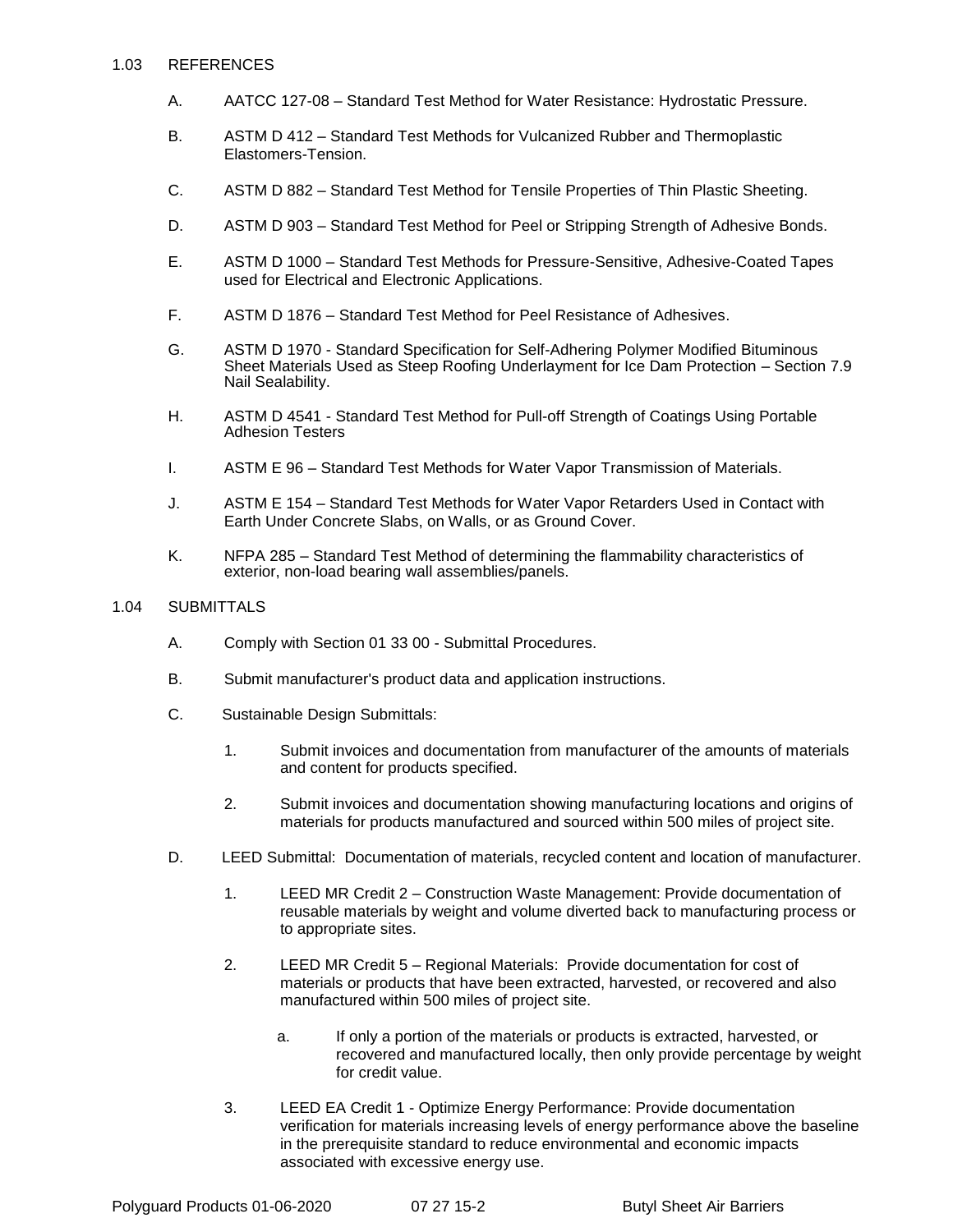### 1.05 QUALITY ASSURANCE

- A. Manufacturer Qualifications: Sheet Membrane must be manufactured by a company with a minimum of ten (10) years of experience in the production and sales of air barrier membrane materials.
- B. Applicator Qualifications: A firm having at least three (3) years of experience in applying these types of specified materials and specifically accepted in writing by the membrane system manufacturer.
- C. Materials: For each type of material required to complete the work of this section, provide primary materials which are the products of a single manufacturer.
- D. Pre-Application Conference: A pre-application conference shall be held to establish procedures and to review conditions, installation procedures and coordination with other related work. Meeting agenda shall include review of special details and flashing.
- E. Manufacturer's Representative: Arrange to have trained representative of the manufacturer on-site periodically to review installation procedures.

### 1.06 MOCK-UPS

- A. Prior to installation of air barrier, apply air barrier as mock-up sample to verify details under shop drawing submittals and to demonstrate tie-ins with adjoining construction, and other termination conditions, as well as qualities of materials and execution.
- B. Construct typical exterior wall panel, 6 feet long by 6 feet wide, incorporating back-up wall, cladding, window frame, door frame, and sill, insulation, flashing; illustrating materials interface and seals.

#### 1.07 DELIVERY, STORAGE, AND HANDLING

- A. Deliver materials to site in manufacturer's original, unopened containers and packaging, with labels clearly identifying product name and manufacturer.
- B. Store materials in a clean dry area in accordance with manufacturer's instructions.
- C. Store at temperatures at or above  $40^{\circ}F(5^{\circ}C)$ , free from contact with cold or frozen surfaces.
- D. Protect materials during handling and application to prevent damage or contamination.
- E. Store membrane cartons on pallets.
- F. Keep away from sparks and flames.
- G. Completely cover when stored outside. Protect from rain.
- H. Do not store at temperatures above 90°F (32°C) for extended periods.
- I. Avoid use of products which contain tars, solvents, pitches, polysulfide polymers, or PVC materials that may come into contact with the air barrier membrane system.

#### 1.08 PROJECT CONDITIONS

- A. Proceed with installation only when substrate construction and preparation work is complete. If necessary, ensure that subsoil is approved by architect or geotechnical firm.
- B. Warn personnel against breathing of vapors and contact with skin and eyes; wear appropriate protective clothing and respiratory equipment.
- C. Keep flammable products away from spark or flame. Post "No Smoking" signs. Do not allow use of spark-producing equipment during application and until all vapors have dissipated.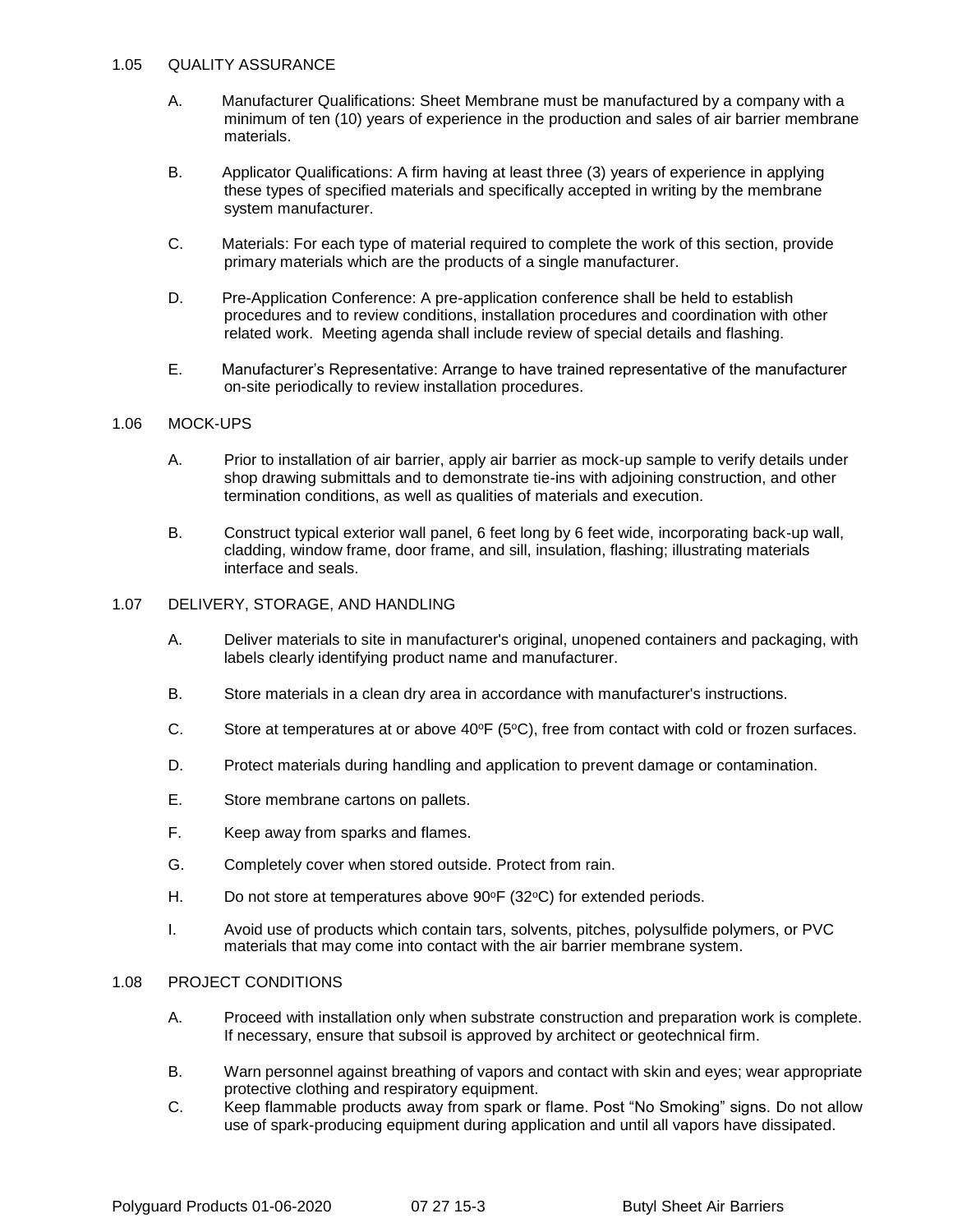- D. Maintain work area in a neat and workmanlike condition. Remove empty cartons and rubbish from the site daily.
- E. Perform work only when existing and forecasted weather conditions are with the limits established by the membrane manufacturer. Do not apply membrane if the temperature is below 20°F (-7°C); or to a damp, frost-covered, or otherwise contaminated surface.

## 1.09 WARRANTY

A. Manufacturer warrants only that this product is free of defects, since many factors which affect the results obtained from this product are beyond our control; such as weather, workmanship, equipment utilized and prior condition of the substrate. We will replace, at no charge, proven defective product within twelve (12) months of purchase, provided it has been applied in accordance with our written directions for uses we recommended as suitable for this product. Proof of purchase must be provided. A five (5) year material or system warranty may be available upon request. Contact Polyguard Products, Inc. for further details.

## PART 2 PRODUCTS

## 2.01 MANUFACTURER

A. Polyguard Products Inc. P.O. Box 755 Ennis, TX 75120-0755; Phone: (214) 515-5000 E-mail: [info@polyguard.com](mailto:info@polyguard.com)

## 2.02 MATERIALS

A. Polyguard® Airlok® Sheet 200 BU/NP Air and Moisture Barrier is a 28-mil, laminated, modified-asphalt, self-adhesive sheet membrane bonded to a cross-laminated polyethylene sheet with the following characteristics:

| <b>PROPERTY</b>                                                          | <b>TEST METHOD</b>        | <b>TYPICAL VALUE</b>                                    |
|--------------------------------------------------------------------------|---------------------------|---------------------------------------------------------|
| <b>MEMBRANE THICKNESS</b>                                                | <b>ASTM D 1000</b>        | 28 Mils                                                 |
| <b>COLOR</b>                                                             |                           | 36" width: pre-printed white<br>6" to 24" widths: black |
| <b>SERVICE TEMPERATURE</b><br>(INTERMEDIATE)                             |                           | -40 $\degree$ F to 240 $\degree$ F<br>(-40°C to 116°C)  |
| <b>WATER RESISTANCE</b>                                                  | AATCC 127-08              | Pass                                                    |
| <b>TENSILE STRENGTH - MEMBRANE</b>                                       | ASTM D 412 Modified Die C | 1056 PSI (MD)<br>1574 PSI (TD)                          |
| <b>TENSILE STRENGTH - MEMBRANE</b>                                       | ASTM D 882 Modified       | 1346 PSI (MD)<br>2007 PSI (TD)                          |
| <b>ELONGATION - ULTIMATE FAILURE</b><br>OF BUTYL COMPOUND                | ASTM D 412 Modified Die C | >800%                                                   |
| PERMEANCE TO WATER VAPOR<br>TRANSMISSION                                 | ASTM E 96 Method B        | 0.44 Perms                                              |
| <b>NAIL SEALABILITY</b>                                                  | <b>ASTM D 1970</b>        | Pass                                                    |
| LOW TEMPERATURE FLEXIBILITY                                              | <b>ASTM D 1970</b>        | Pass                                                    |
| <b>PUNCTURE RESISTANCE -</b><br><b>MEMBRANE</b>                          | <b>ASTM E 154</b>         | 48 lbf                                                  |
| PULL ADHESION                                                            | <b>ASTM D 4541</b>        | 41 PSI                                                  |
| PEEL ADHESION                                                            | ASTM D 903                | 13 lbs/in, width                                        |
| LAP PEEL ADHESION                                                        | <b>ASTM D 1876</b>        | 5 Ibs/in, width                                         |
| <b>EVALUATION OF FIRE</b><br>PROPAGATION OF BUILDING<br><b>MATERIALS</b> | <b>NFPA 285</b>           | Compliant*                                              |

### PHYSICAL PROPERTIES

\*Related to specific assemblies

1. Width: [6, 9, 12, 18, 24 & 36]-inches.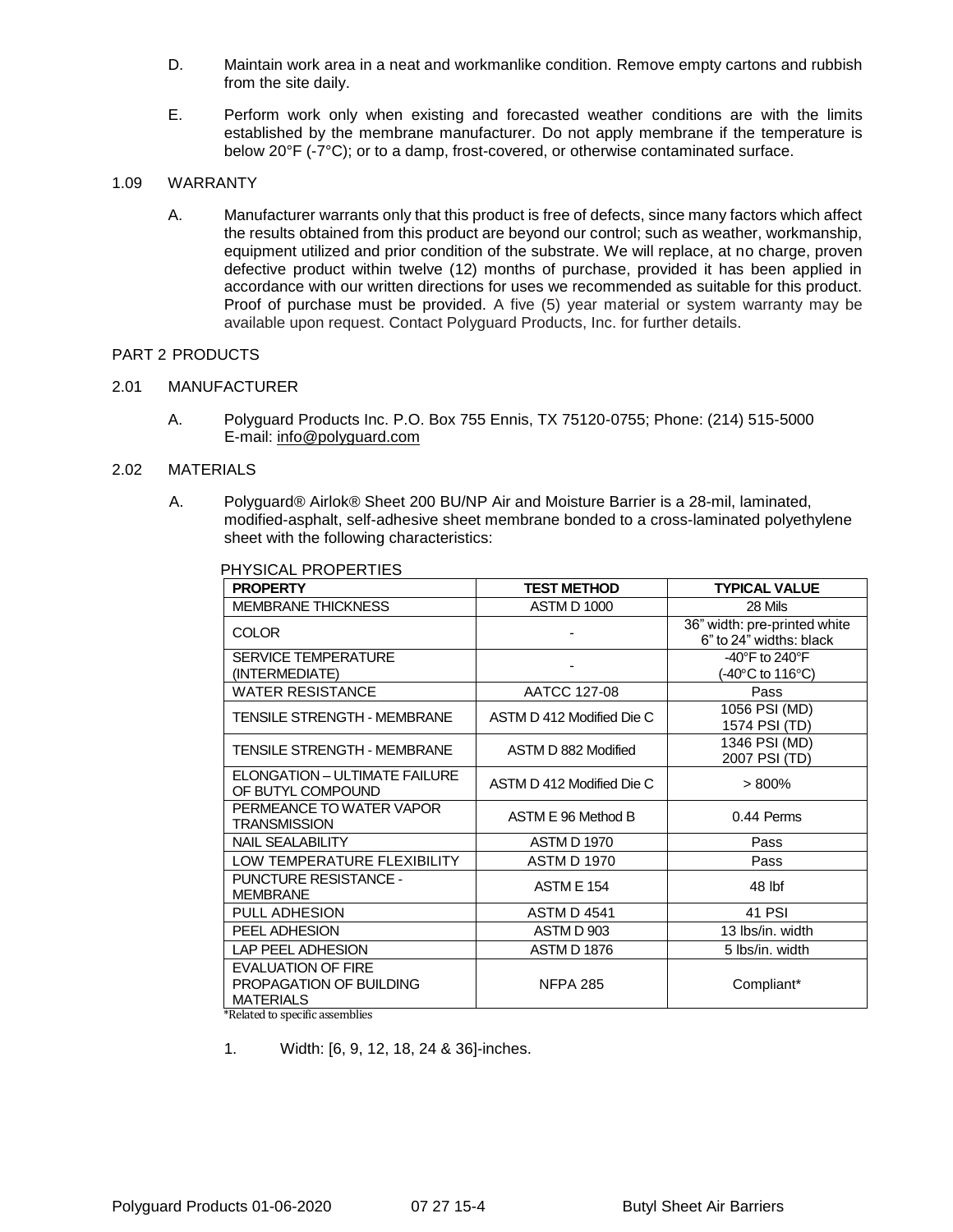- 2. Features and Benefits
	- a. Strengths
		- i. 28-mil butyl compound sheet for field membranes and works well as window and through-wall flashings.
		- ii. No primer required for field applications.
		- iii. Maximum in-service temperature of 240°F (116°C).
	- b. Limitations
		- i. 60-day UV exposure limit.
		- ii. Primer required for flashing applications.
		- iii. Limited NFPA 285 approved assemblies.
	- c. Uses
		- i. Field membrane, window flashing, and through-wall flashing, for assemblies such as brick facades.
- B. Polyguard® Airlok® Sheet UV 200 BU/NP and Moisture Barrier is a 28-mil, composite membrane, consisting of a foil / polyscrim film laminated to a layer of butyl compound with the following characteristics:

PHYSICAL PROPERTIES

| <b>PROPERTY</b>                                                          | <b>TEST METHOD</b>        | <b>TYPICAL VALUE</b>                                                       |
|--------------------------------------------------------------------------|---------------------------|----------------------------------------------------------------------------|
| <b>MEMBRANE THICKNESS</b>                                                | <b>ASTM D 1000</b>        | 28 Mils                                                                    |
| <b>COLOR</b>                                                             |                           | 36" width: pre-printed silver<br>6" to 12" widths: silver                  |
| <b>SERVICE TEMPERATURE</b><br>(INTERMEDIATE)                             |                           | -40 $\degree$ F to 240 $\degree$ F<br>$-40^{\circ}$ C to 116 $^{\circ}$ C) |
| <b>WATER RESISTANCE</b>                                                  | AATCC 127-08              | Pass                                                                       |
| TENSILE STRENGTH - MEMBRANE                                              | ASTM D 412 Modified Die C | 791 PSI (MD)<br>1326 PSI (TD)                                              |
| TENSILE STRENGTH - MEMBRANE                                              | ASTM 882 Modified         | 687 PSI (MD)<br>702 PSI (TD)                                               |
| <b>ELONGATION - ULTIMATE FAILURE</b><br>OF BUTYL COMPOUND                | ASTM D 412 Modified Die C | $> 800\%$                                                                  |
| PERMEANCE TO WATER VAPOR<br><b>TRANSMISSION</b>                          | ASTM E 96 Method B        | 0.386 Perms                                                                |
| <b>NAIL SEALABILITY</b>                                                  | <b>ASTM D 1970</b>        | Pass                                                                       |
| LOW TEMPERATURE FLEXIBILITY                                              | <b>ASTM D 1970</b>        | Pass                                                                       |
| <b>PUNCTURE RESISTANCE -</b><br><b>MEMBRANE</b>                          | <b>ASTM E 154</b>         | 47 lbf                                                                     |
| <b>PULL ADHESION</b>                                                     | <b>ASTM D 4541</b>        | 41 PSI                                                                     |
| PEEL ADHESION                                                            | ASTM D 903                | 13 lbs/in, width                                                           |
| <b>LAP PEEL ADHESION</b>                                                 | <b>ASTM D 1876</b>        | 4 Ibs/in, width                                                            |
| <b>EVALUATION OF FIRE</b><br>PROPAGATION OF BUILDING<br><b>MATERIALS</b> | <b>NFPA 285</b>           | Compliant*                                                                 |

\*Related to specific assemblies

1. Width: [6, 9, 12, & 36]-inches.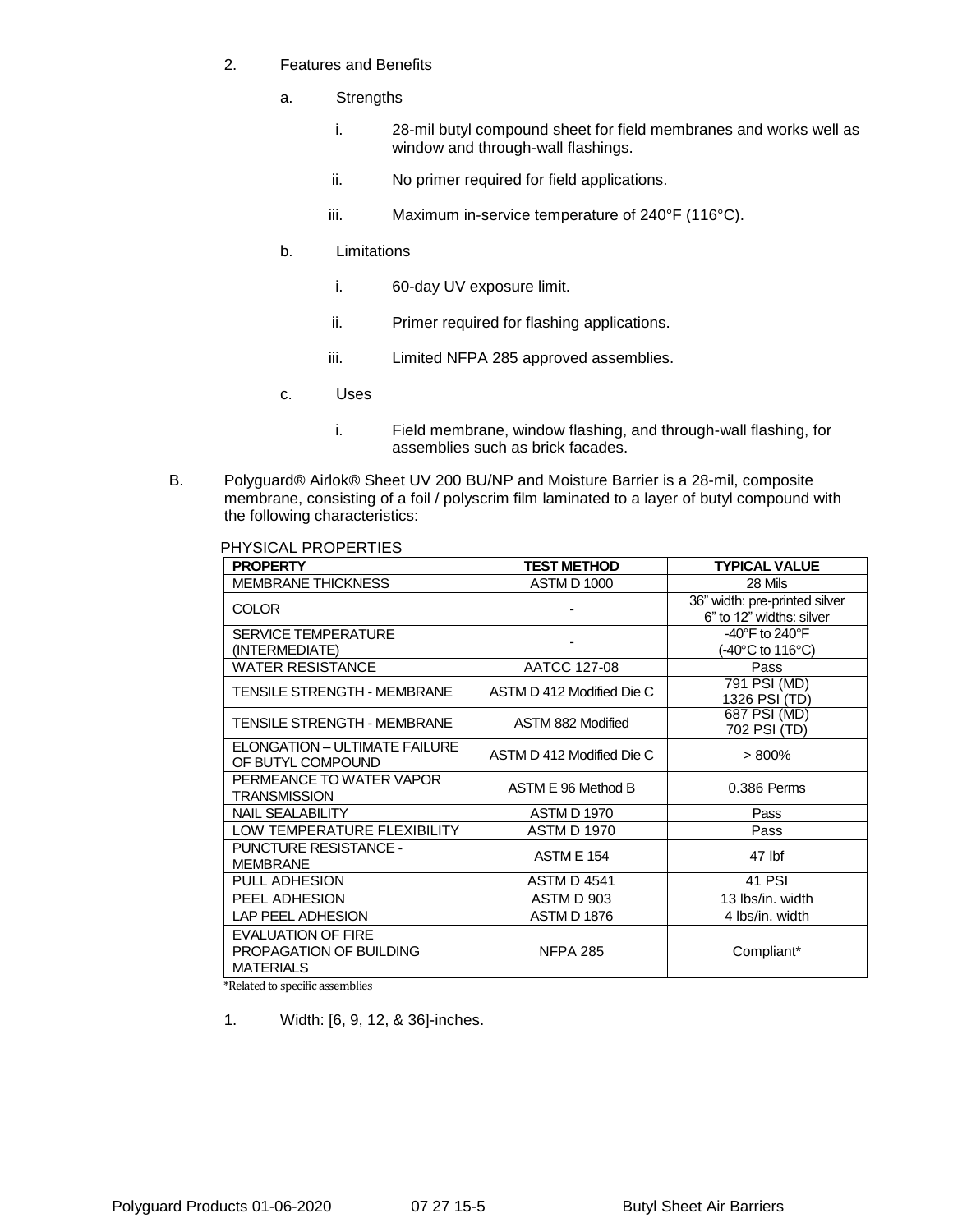- 2. Features and Benefits
	- a. Strengths
		- i. 28-mil butyl compound sheet for field membranes and window flashings.
		- ii. No primer required for field applications.
		- iii. Receives a wide range of sealants.
		- iv. 1-year UV exposure limit.
		- v. Maximum in-service temperature of 240°F (116°C).
		- vi. Extensive NFPA 285 approved assemblies.
	- b. Limitations
		- i. Cannot be used for through-wall flashings in a masonry façade.
		- ii. Primer required for window flashing applications.
	- c. Uses
		- i. Field membrane and window flashing for assemblies that will be have an extended UV exposure time due to long construction schedules.

## 2.03 SYSTEM ACCESSORIES

- A. Flashing: Airlok® STPE WRB Flash-N-Roll: Polyguard® Airlok® Flash-N-Roll is a single component, Silyl Terminated Polyether (STPE), 100% solid moisture-cured, elastomeric, roller-applied above-grade fluid flashing.
- B. Flashing: Airlok® STPE WRB Gun-N-Spread: Polyguard® Airlok® Gun-N-Spread is a single component, Silyl Terminated Polyether (STPE), 100% solid moisture-cured, elastomeric gun and trowel applied above-grade fluid flashing.
- C. Flashing and Sealant: Airlok® STPE WRB Detail-N-Joint: Polyguard® Airlok® Detail-N-Joint is a single component, Silyl Terminated Polyether (STPE), 100% solid moisture-cured, elastomeric tube and trowel applied above grade fiber filled joint filler, sealant and transition fluid flashing.
- D. Flashing and Sealant: Detail Sealant PW™: Polyguard® Detail Sealant PW™ is a single component, Silyl Terminated Polyether (STPE), 100% solid moisture-cured, elastomeric tube and trowel applied joint filler, sealant and fluid flashing.
- E. Surface Primer Roller-grade Adhesive:
	- 1. Polyguard® 650 LT Liquid Adhesive: A rubber-based, tacky adhesive which is specifically formulated to provide excellent adhesion.
	- 2. Polyguard® California Sealant: A rubber-based sealant which is specifically formulated to provide excellent adhesion. The VOC (Volatile Organic Compound) content meets the South Coast Air Quality Management District regulations established under the February 1, 1991 version of Rule 1168 ©) (2) Adhesion and Sealant Applications. California Sealant is classified as an Architectural Sealant Primer Porous, with VOC of 527 g/L. Current SCAQMD regulations for this type sealant primer are 775 g/L.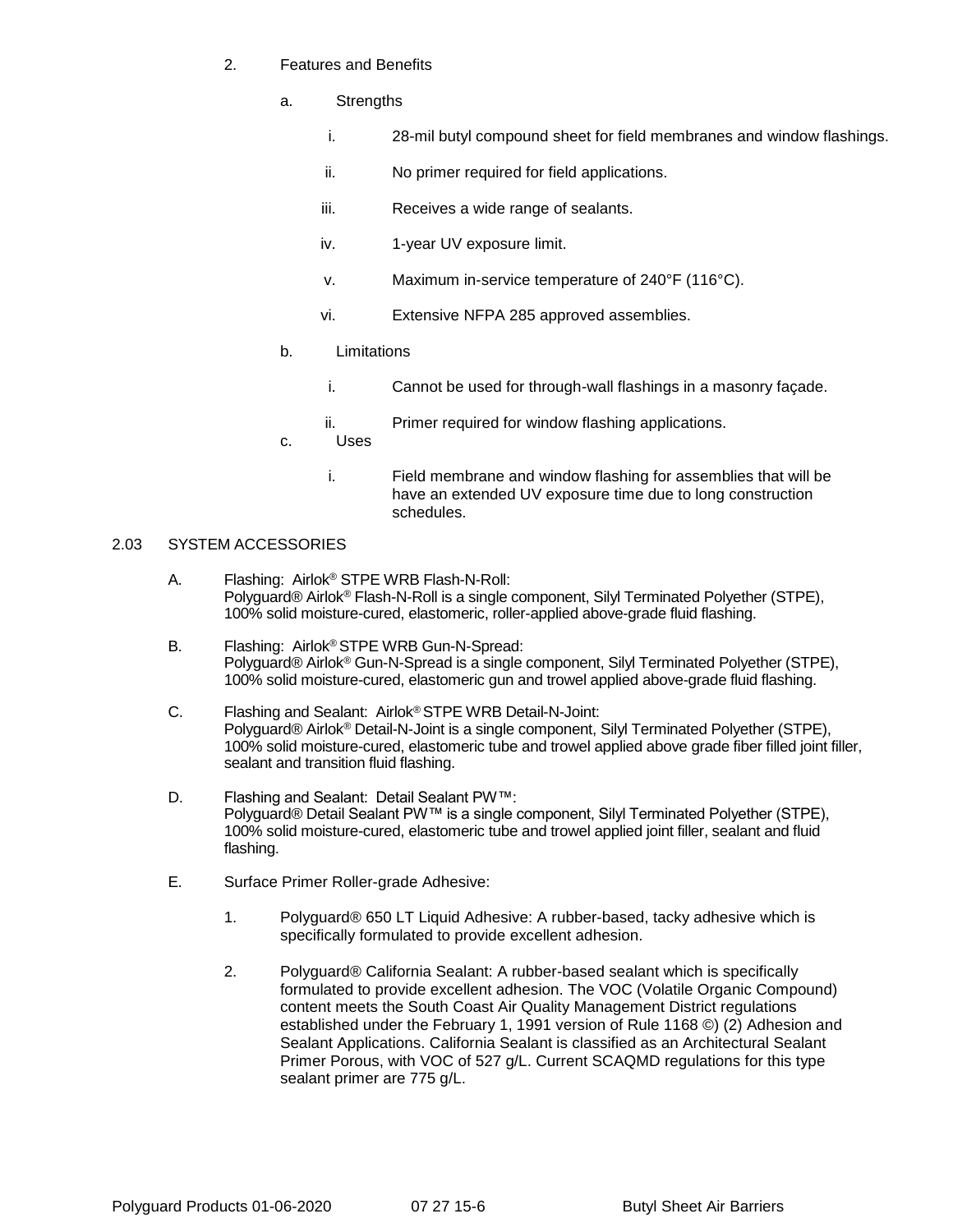## F. Spray Adhesive:

1. Quick Grip Adhesive: A Building Envelope, industrial-grade aerosolized adhesive in a portable spray system. Contains no chlorinated solvents and offers an excellent alternative to methylene chloride-based products.

## PART 3 EXECUTION

### 3.01 EXAMINATION

- A. All surfaces to be treated must be sound, dry, clean and free of dirt, excess mortar, or other contaminants. Masonry substrate to have tooled mortar joints, and concrete masonry walls or brick with deeply recessed mortar joints require a well-adhered parge coat before application of the Polyguard® Airlok® Sheet 200 BU/NP Series of self-adhered sheet membranes.
- B. Cutouts and breakouts for support columns and beams are to be filled and made flush with the substrate by others prior to commencing work.
- C. Masonry and new concrete shall have been cured a minimum of seven (7) days and must be dry at time of application.
- D. Design Professional to verify substrate and conditions are acceptable to commence work within this section. Examine surfaces to receive membrane. Notify Architect if surfaces are not acceptable. Do not begin surface preparation or application until unacceptable conditions have been corrected.

### 3.02 SURFACE PREPARATION

- A. Surface must be clean and dry: free of mortar or gypsum smears, ice, frost or excess moisture.
- B. Eliminate sharp protrusions that can puncture sheet membrane.

### 3.03 APPLICATION

- A. Priming:
	- 1. Priming is not required for field application of the Polyguard® Airlok® Sheet 200 BU/NP Series of self-adhered sheet Air and Moisture Barrier.
	- 1. Priming is required for flashing situation such as around window or through wall flashings. Apply primer to a cleaned, dust free surface by roller or spray. Apply Polyguard® 650 LT Liquid Adhesive, or California Sealant at an average rate of 250- 300 sq. ft. per gallon or use Quick Grip Adhesive. Coverage rate will vary due to porosity of a substrate. Test substrates for coverage. Allow to dry per manufacturer's directions. Do not thin liquid adhesive. Membrane can be applied when liquid adhesive becomes tacky.
- B. Membrane Installation:
	- 1. Install all materials following manufacturer's guide specifications.
	- 2. Pre-cut the selected Polyguard® Airlok® Sheet 200 BU/NP Series of self-adhered sheet Air and Moisture Barrier material into easy-to-handle pieces.
	- 3. Peel the silicone-coated release sheet off, then start applying the membrane with pressure. Use a hand roller or blunt-end object to assure that the Polyguard® Airlok® Sheet 200 BU/NP Series of self-adhered sheet Air and Moisture Barrier material is adhered to corners and angles.
	- 4. Extend the vertical edge termination on the backup system 8-inches and seal on the day of installation with Polyguard® Detail Sealant PW™, LM-95 Liquid Membrane, or Airlok® Detail-N-Joint. In addition, a termination bar is recommended.